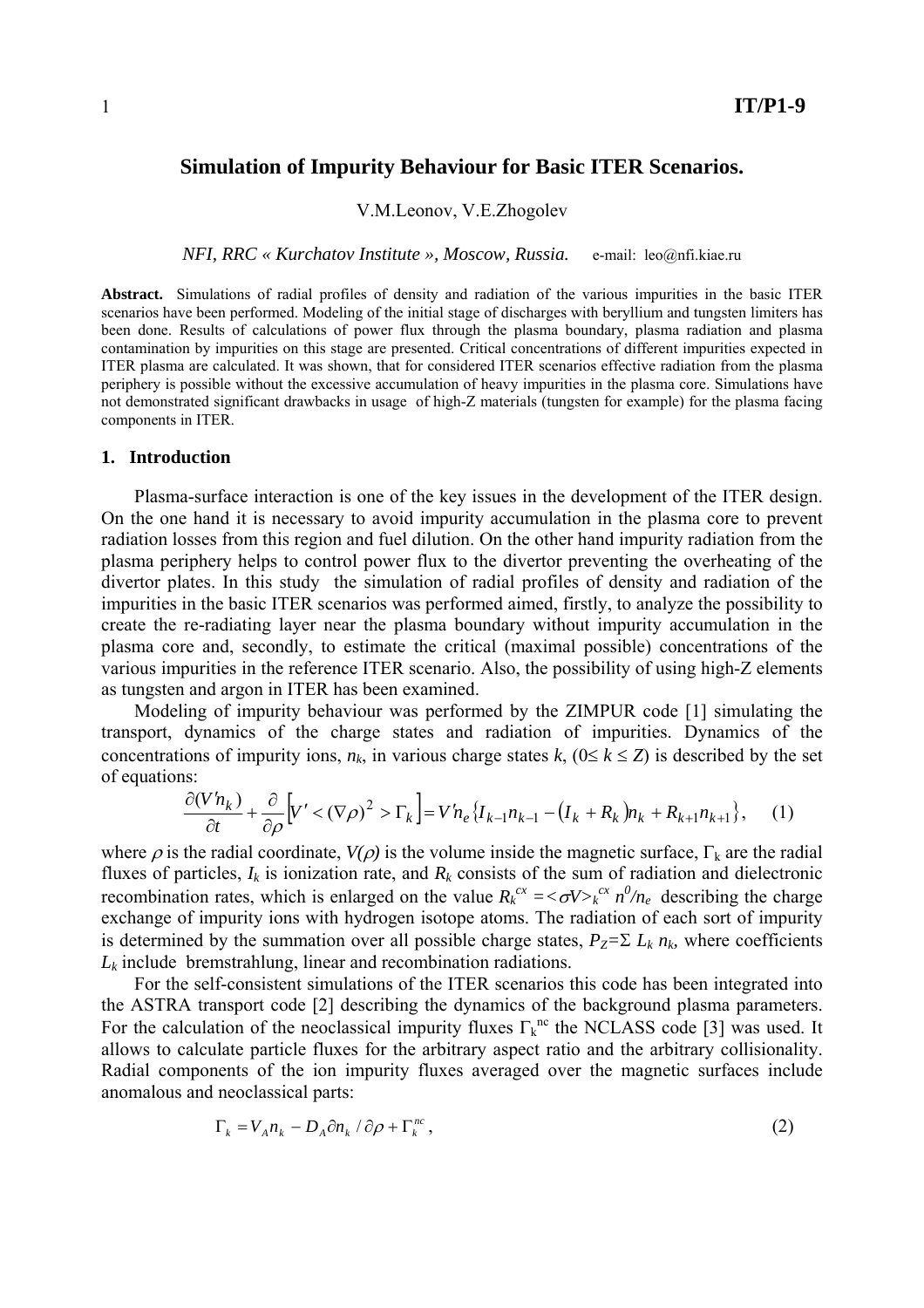In this work anomalous drift velocity  $V_A$  and a diffusion coefficient  $D_A$  have been taken the same, as for the main plasma. The relations between impurity ion fluxes  $\Gamma_k^x$  and ion densities  $n_k^x$ at the plasma surface  $\rho_n = \rho / \rho_{max} = 1$  were used as the boundary conditions,  $\Gamma_k^x = V_{\perp} n_k^x$ . The value  $V_{\perp}$  was taken to be equal to the velocity of the plasma electrons escaping the plasma column. The impurity source was defined as the impurity neutral flux on the plasma boundary (in diffusive approximation). The amplitude of this source was fitted to provide the desirable impurity contamination in plasma. For example, argon influx was set on the level providing the specified total radiated power from the plasma column (close to the design requirement [4]) restricting the power flux to the divertor at a level not exceeding 30 МW which corresponds to the power flux through the separatrix smaller than 100 MW. It gives less than 5 MW/m<sup>2</sup> heat load on the divertor plates which is admissible [4]. Beryllium content was chosen on the level  $\sim$  2 % [4]. The thermalized helium pumping speed at the plasma boundary was fitted to provide  $\tau_{He}$  /  $\tau_{E}$  = 3. The bulk plasma ion density was determined from a quasi-neutrality condition taking into account all impurities, helium and 50/50 % mixture of deuterium/tritium ions .

It was supposed, that all plasma components had the same anomalous transport coefficients  $D_e^{an} = D_A = \chi_e^{an}$ ,  $\chi_i^{an} = 2\chi_e^{an}$ , where  $\chi_e^{an} = \kappa_{an}*(1+3 \cdot \rho_n^2)$ . The normalization coefficient  $\kappa_{an}$  was fitted to obtain correspondence of the global energy confinement time to the ITER scalings [5] (in the Ohmic phase to the OH scaling, in the L-mode phase to the L-mode scaling and in the Hmode phase to the H-mode IPB98( $y, 2$ ) scaling). For scenarios with the enhanced confinement this coefficient was higher than 1. In the region of the H-mode external transport barrier and ITB region, transport coefficients of the main plasma were reduced to the neoclassical ion heat diffusivity level [6]. Boundary conditions on the separatrix for the bulk plasma parameters were set according to empirical relation  $n_s = 0.3 \le n_e$  and approximation  $T_s(eV)$  =  $(90 P<sub>loss</sub>(MW) / n<sub>s19</sub>)<sup>2/3</sup>$  based on the B2-Eirine simulation results.

### **2. Estimation of plasma contamination by impurities at the limiter phase of discharge.**

In the current ramp up phase of discharge before the x-point formation (when plasma current  $I_p < 7.5$  MA) plasma column is bounded by the limiter. On this discharge stage the limiter sputtering is the main source of impurities in the plasma. At present, the question which material should be chosen for the ITER limiters is under discussions with possibility of using the limiter coating by tungsten in particular. In this section the results of modeling of the limiter stage of ITER discharges for the cases of beryllium and tungsten limiters are presented.

We modeled the current ramp up phase using parameters of the ITER scenario [7] for the plasma current interval  $0.2 < I_p < 7.5$  MA. As at present there is no reference scenario for the rise of plasma density, we selected gas puffing as a main plasma fuelling method providing plasma average density of 0.5 of the Greenwald density limit. At smaller density boundary temperature is higher (what increases sputtering) and at higher density probability of disruption increases.

We suggested that the main impurity production mechanisms are the limiter sputtering by bulk D/T ions escaping the plasma and self-sputtering by ions of limiter material with different charge on the plasma periphery. Bombardment of the limiter by ions accelerated in the limiter sheath potential results in the limiter surface erosion. To estimate the maximum effect, we did not take into account sheath potential reduction due to the secondary electron emission and used the expression:  $e\varphi_L/T_e= 0.5\cdot \ln\{m_i/[2\pi m_e(1+T_i/T_e)]\}$ , which gives for D/T plasma with  $T_i=T_e$ ,  $\epsilon \varphi_L \approx 3$  *T<sub>e</sub>*. We assumed that ions sputtered the limiter had the energy  $E \sim k \cdot e \varphi_L \sim 3 T_e k$  (*k* is the ion charge).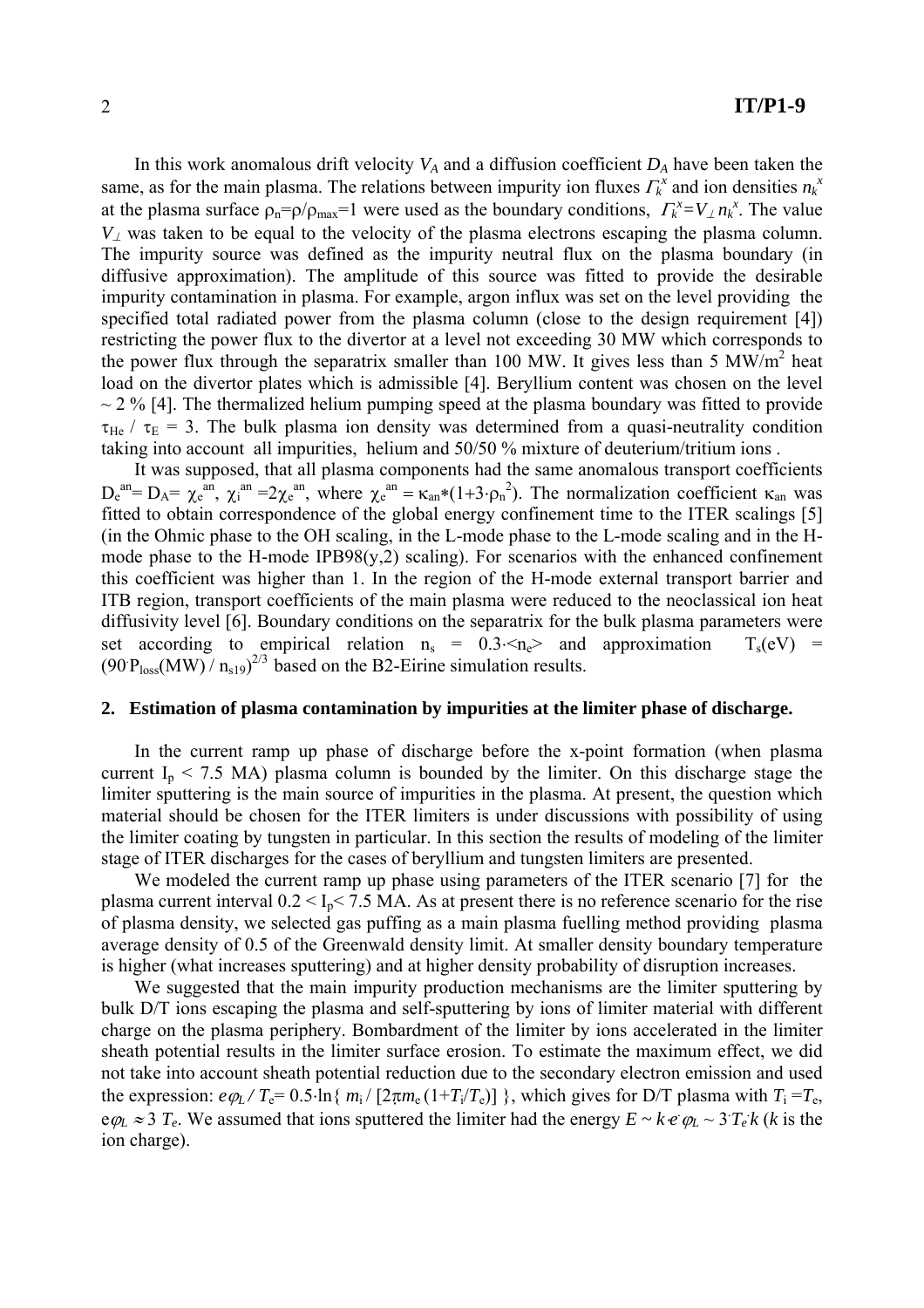3

For estimation of the electron temperature at the plasma boundary we used the simplest assumptions:  $T_{es} = T_{is} = T_s$ , that there are no sources and sinks (such as ionization, recombination, heating and radiation) in the SOL, and that power flux through the separatrix comes to the limiter with the particle flow along the field lines. In this case the power flux to the limiter is equal to  $P_{loss} \sim 5 \cdot \Gamma_s \cdot T_s$ , where  $\Gamma_s$  is the particle flux through the separatrix which in steady state conditions is equal to the particle flux to the limiter. This gives  $T_s = P_{loss}/5 \cdot \Gamma_{s}$ .  $P_{loss}$  and  $\Gamma_s$ were simulated in the bulk plasma model by ASTRA code. To estimate the maximum effect we neglected possible reduction of the edge plasma temperature due to increase of the particle recycling on the limiter. The empirical relation  $n_s = 0.3 \le n_e$  have been used for the description of the boundary electron density.

Fig.1 demonstrates results of the modeling of current ramp-up phase for the basic inductive ITER scenario (without auxiliary plasma heating in this discharge stage) with beryllium coating of the limiters.

8



*FIG.1 Evolution of parameters during plasma current ramp-up stage of the inductive ITER scenario with the beryllium limiter.*



R

*FIG. 2 Evolution of parameters during plasma current ramp-up stage of the inductive ITER scenario with the tungsten limiter.*

Plasma column was formed initially near the outer limiter, which fixed plasma size. Then simultaneously with rise of the current plasma column was shifted to the vacuum vessel center what resulted in increase of the minor radius. Separatrix configuration in this scenario appeared approximately at 30th second at plasma current of 7.5 MA.

In this case the change of resistive voltage was small and Ohmic power increased together with  $I_p$  to the value  $\sim 6$  MW in the end of this stage. Initially plasma radiation was small and power flux through the separatrix Ploss was close to the Ohmic power. Because of small density in the discharge beginning boundary temperature was high enough  $(\sim 300{\text -}400 \text{ eV})$  what results in relatively strong limiter sputtering and enhanced beryllium concentration in plasma (~5-6 %).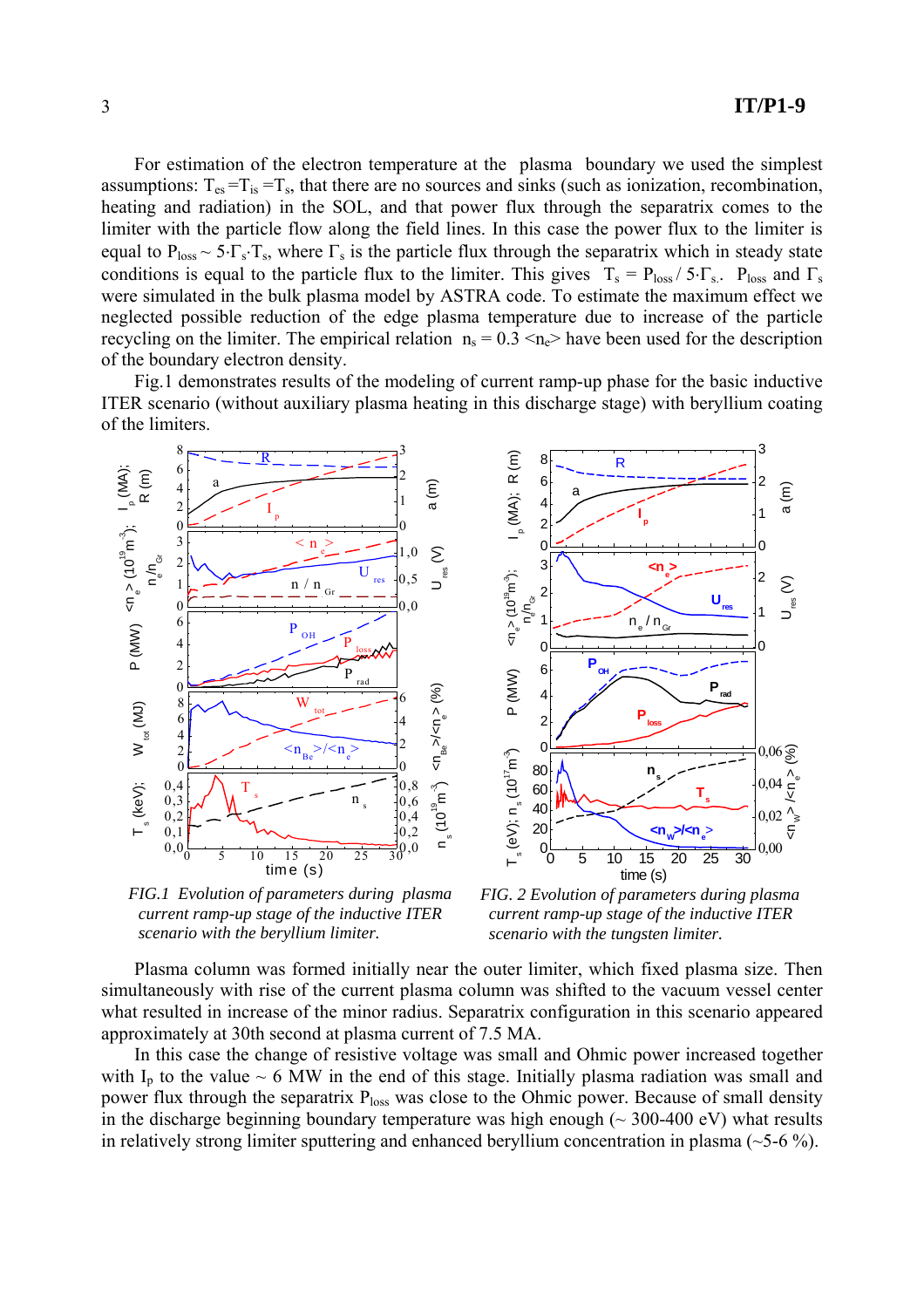With rise of the plasma density the radiated power increased and power flux through the separatrix was stabilized on the level of 2-3 MW, in spite of  $P<sub>OH</sub>$  rise. In this time boundary temperature and limiter sputtering decreased and to the time of separatrix formation beryllium contamination decreased to the level of  $\sim$  2 % (the level characteristic to the reference regime [4]). To the end of this discharge stage about half of the total power was re-radiated. Boundary temperature reached its maximum in the time 3-5 s.

Fig.2 demonstrates dynamics of discharge characteristics for the case of the tungsten limiter. Simulations show that in the very beginning of the discharge (at small plasma density), when conditions for keeping the high boundary temperature existed, strong enough limiter sputtering was observed and tungsten contamination increased up to  $\sim 0.05$  %. This on the one hand increased the loop voltage, the volt-second consumption and value of Ohmic power, which was in the beginning of discharge of about 2-3 times higher than in discharge with the beryllium limiter. On the other hand, enhanced radiation helped to re-radiate almost all injected in discharge power, then the power flux through the separatrix was small and after some oscillations peripheral temperature was stabilized on the relatively small level of  $\sim$  40-50 eV when limiter sputtering is not too intensive. This effect corresponds to appearance of the negative feedback. Increase of edge temperature gives rise of impurity fluxes and corresponding increase of radiation. This reduces the temperature. On the contrary, at decrease of the temperature impurity fluxes and radiation decreases and temperature starts to rise.

Together with rise of the plasma density the tungsten contamination decreased what resulted in decrease of the loop voltage and plasma radiation. To the moment of the separatrix formation the main discharge parameters reached the same level as in the discharge with the beryllium limiter.

Simulations showed that in this case the most critical was the discharge initiation stage before 4-5 sec as in the previous case. We do not model stages of discharge breakdown and discharge formation with unclosed magnetic surfaces. Simulation was started from the current  $\sim$  200 kA when plasma column with closed magnetic surfaces was formed at small tungsten content  $\sim 0.01$ -0.03 %. To the moment of 2-3 sec tungsten content increased to the level of  $\sim$  0.05 % and then dropped. However at higher initial tungsten content (if for the moment 2-3 s it reached level higher than  $\sim 0.055$  %) supercooling instability started. It started at radial position where  $T_e$  was equal to 200-300 eV. In this temperature range the radiation increases with a drop of temperature and positive feedback is appeared. Effect increased because in this region plasma current started to decrease, what resulted in decrease of Ohmic power and further cooling of the plasma. It can result in the radiative collapse and disruption. So this discharge stage requires further investigation and optimization.

### **3. Impurity behaviour at the current flat-top stage of discharge.**

At present, there is no systematically tested model of the impurity transport. Experiments on different tokamaks often show contradictory results. So, we consider cases with different contributions of the neoclassical and anomalous impurity transport on the example of different discharge scenarios. As the neoclassical contribution increases with the charge number one can expect that neoclassical transport should dominate in ELMy H-mode scenario for high-Z impurities and in ITB regions of enhanced confinement regimes for any impurities. Modelling [1,8] performed for tungsten impurity in the ITER inductive ELMy H-mode scenario 2 [4] in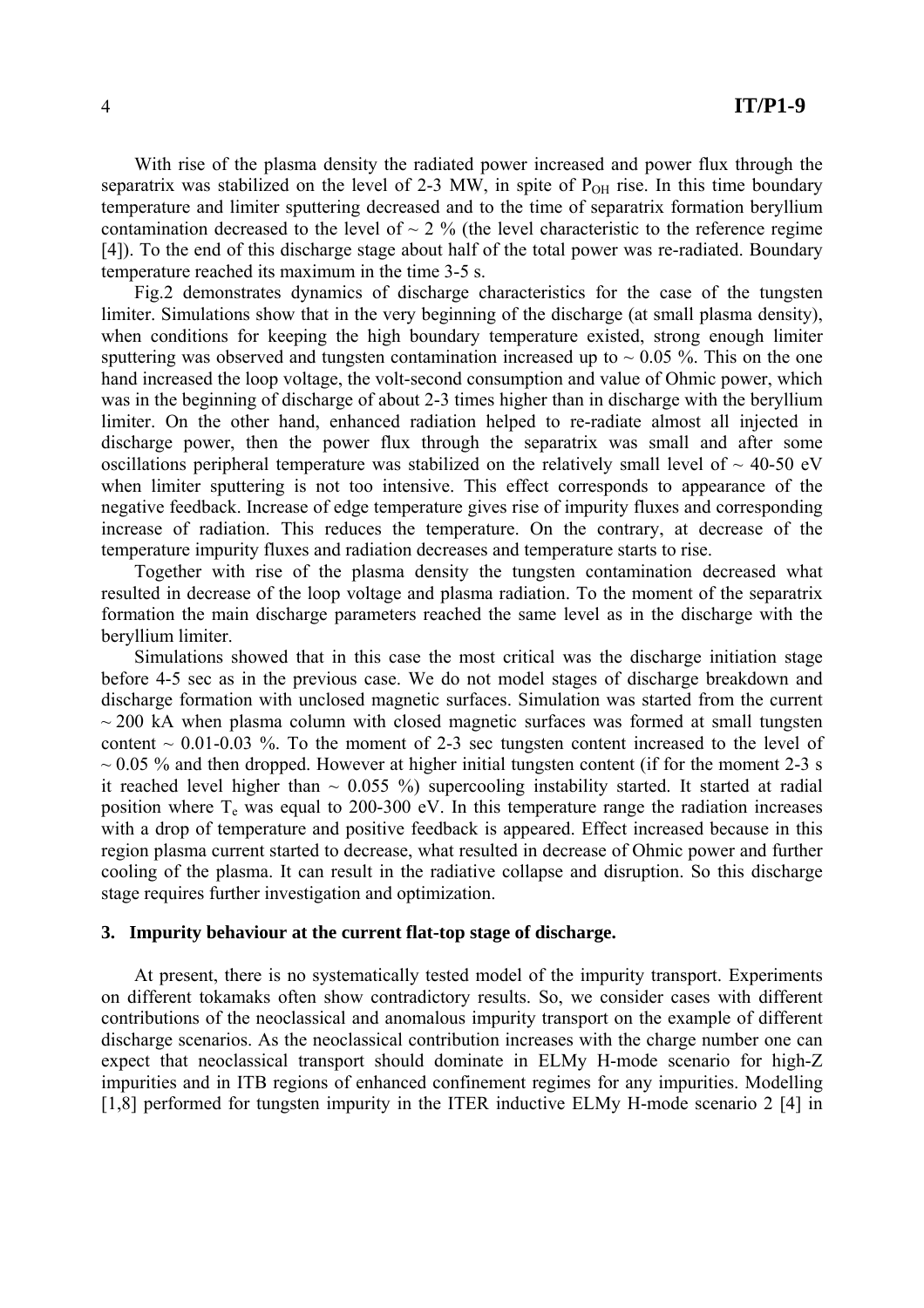assumption of the neoclassical transport only, demonstrated effective screening of the plasma core from this impurity. In this case impurity was concentrated near the plasma boundary.

### **3.1 ITER steady-state scenario.**

Neoclassical effects can give high contribution also in the steady-state ITER scenarios with a broad zone of a reversed shear (RS) in the plasma core. According to experiments [9,10], inside the ITB region the impurity transport was found to be close to the neoclassical theory predictions. Simulated radial profiles of plasma parameters for the possible ITER steady-state scenario with  $I_p = 9$  MA and average plasma density 6.8⋅10<sup>19</sup>m<sup>-3</sup> are shown in Fig.3. In the RS region anomalous transport coefficient  $D_A$  decreases to zero. Simulation show that in this case



*FIG. 3 Radial profiles of discharge parameters for the ITER steady-state RS scenario.*

*FIG. 4 Radial profiles of plasma parameters for the ITER inductive scenario.*

argon ions escape the plasma core with the RS region and concentrate in the plasma periphery where the anomalous diffusion effectively mixes impurities and flattens their density. Beryllium density decreases towards the plasma center more slow than the argon one. Helium concentrates in the plasma core because its source is peaked. Because of small impurity content in the plasma core confinement in this region is rather good and helium accumulation in the plasma core helps to prevent plasma overheating. To obtain desirable helium content for fusion power stabilization, we decreased helium pumping speed on the plasma boundary in this case to the value corresponding to the relation  $\tau_{He}$  /  $\tau_{E}$  ~ 10. Due to the good CD efficiency CD power for driving current of  $I_p$ = 9 MA was not too high  $\sim$  57 MW (30MW of NBI and 27 MW of off-axis RF) and  $Q = 5$  we obtained at  $P_{fus} = 285$  MW. Plasma radiation in this case rises towards the plasma periphery.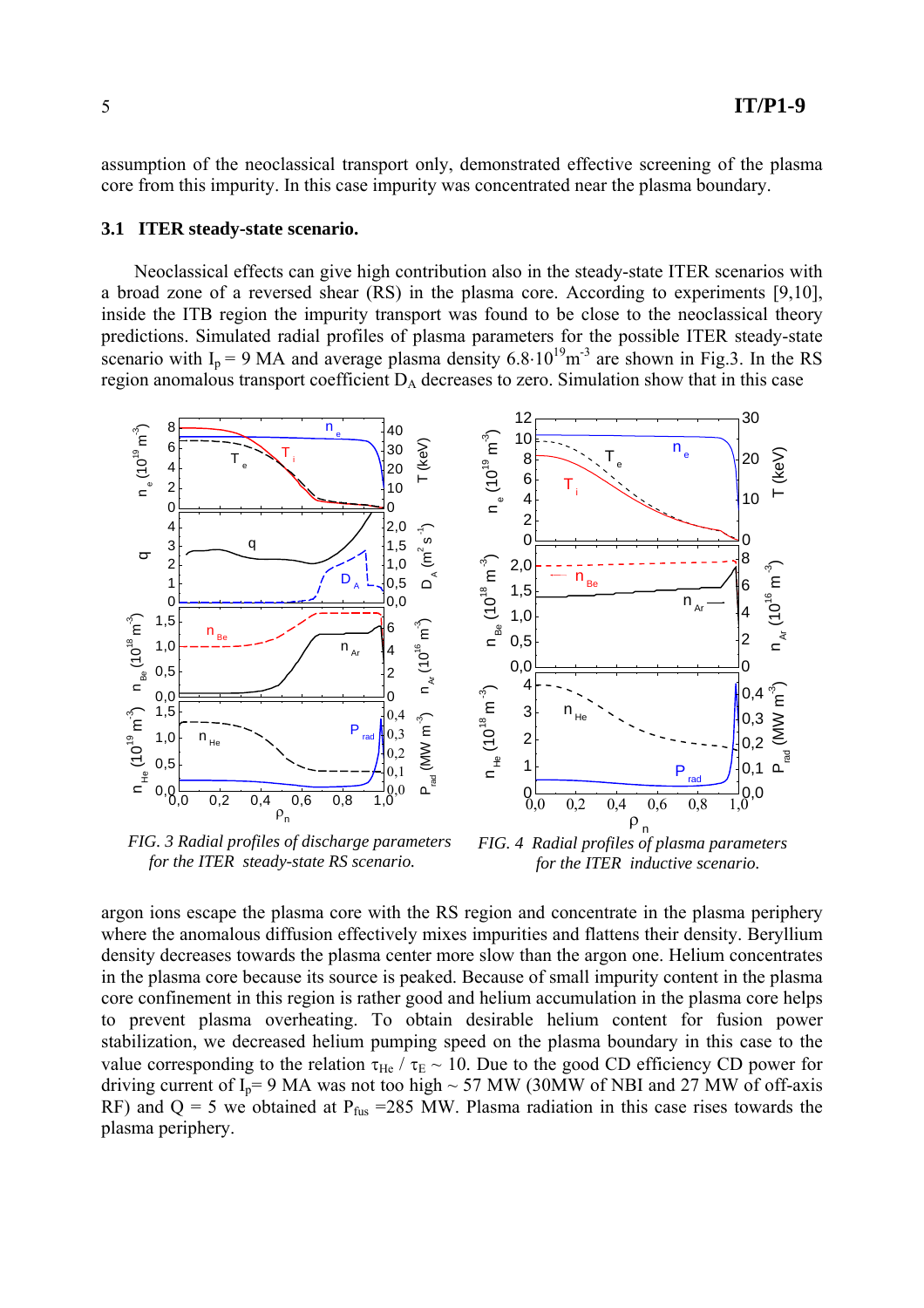#### **3.2 ITER reference inductive scenario.**

Fig.4 demonstrates profiles of the plasma parameters for the reference ITER inductive scenario 2 which is based on the ELMy H-mode regime with the fusion power  $P_{fus} \sim 400 \text{ MW}$ , Q value ≥10, toroidal magnetic field  $B_0$ = 5.3 T, plasma current Ip = 15 MA and average electron density  $\langle n_e \rangle \sim 10.1 \cdot 10^{19} \text{m}^{-3}$  [4]. In this regime anomalous transport considerably exceeds the neoclassical one. In spite of this, in the absence of strong anomalous impurity pinch neoclassical contribution remains noticeable and prevents impurity accumulation in the plasma core.

In [11] influence of anomalous impurity pinch on impurity accumulation have been considered. According to these simulations, in the case when anomalous pinch is taken to be the same for all plasma components (this case is most close to the experimental findings) the enhanced impurity accumulation is absent. Impurity density profiles were similar to the bulk plasma density profile and profile of  $Z_{\text{eff}}$  remains flat when pinch velocity increases.

In all considered cases plasma radiation has the maximum near the plasma boundary (Figs. 3.4). As it was pointed in [1,8] in this radiative layer  $P_{rad}$  exceeds approximately twice the value calculated in the coronal approach. This can be explained by the influence of charge exchange of impurity ions with hydrogen isotope neutrals fuelling the plasma. Such hollow profile of radiation is favorable for creating the re-radiating mantle at the edge.

The behaviour of impurities in considered scenario can be perturbed by MHD instabilities. The influence of sawteeth is insignificant because of the flat impurity concentration profiles in the central region. The ELM instability results in periodic oscillations of plasma parameters near the edge and can redistribute impurities. As simulations show [1,8] in  $\sim$  100 ms after the ELM all perturbations vanish and all radial distributions return to their unperturbed form. Characteristic time of ∇p restoration determined possible ELMs frequency, which was established on the level of about 10 Hz or somewhat higher. In simulations ELMs did not perturb impurity density in the plasma core affecting the periphery region only. During the ELM impurity concentration decreases and after the ELM we see some concentration of impurity in the region of the edge transport barrier. If time interval between ELMs was longer than 100ms impurity contamination was restored. If this interval was shorter, the impurity contamination had no time for restoration. As a result one could see some decrease of impurity concentration in the core despite of the fixed impurity influx from the boundary.

### **4. Dependence of plasma parameters on impurity concentration. Critical impurity concentrations.**

Increase of impurity concentration in plasma results in fuel dilution and rise of plasma radiation. This decreases fusion reactivity and cools the plasma. Decrease of the power flux through the separatrix to the level smaller than H-L-mode threshold power can induce transition to L-mode with deterioration of confinement and further plasma cooling. At high impurity concentration the discharge parameters ( $P_{fus}$  and Q) are moved out from the operational window of the basic regimes. One can keep fusion reactivity and power flux through the separatrix by increasing the auxiliary heating power. However, this decreases Q value. Besides, the level of auxiliary power is limited. Therefore, available level of auxiliary power and accessible Q value determine the value of critical impurity concentration for some scenario. Characteristic values of the critical concentrations of different impurities for ITER can be found, for example, for the reference inductive scenario with the fusion power  $P_{fus} \approx 400 \text{ MW}$ .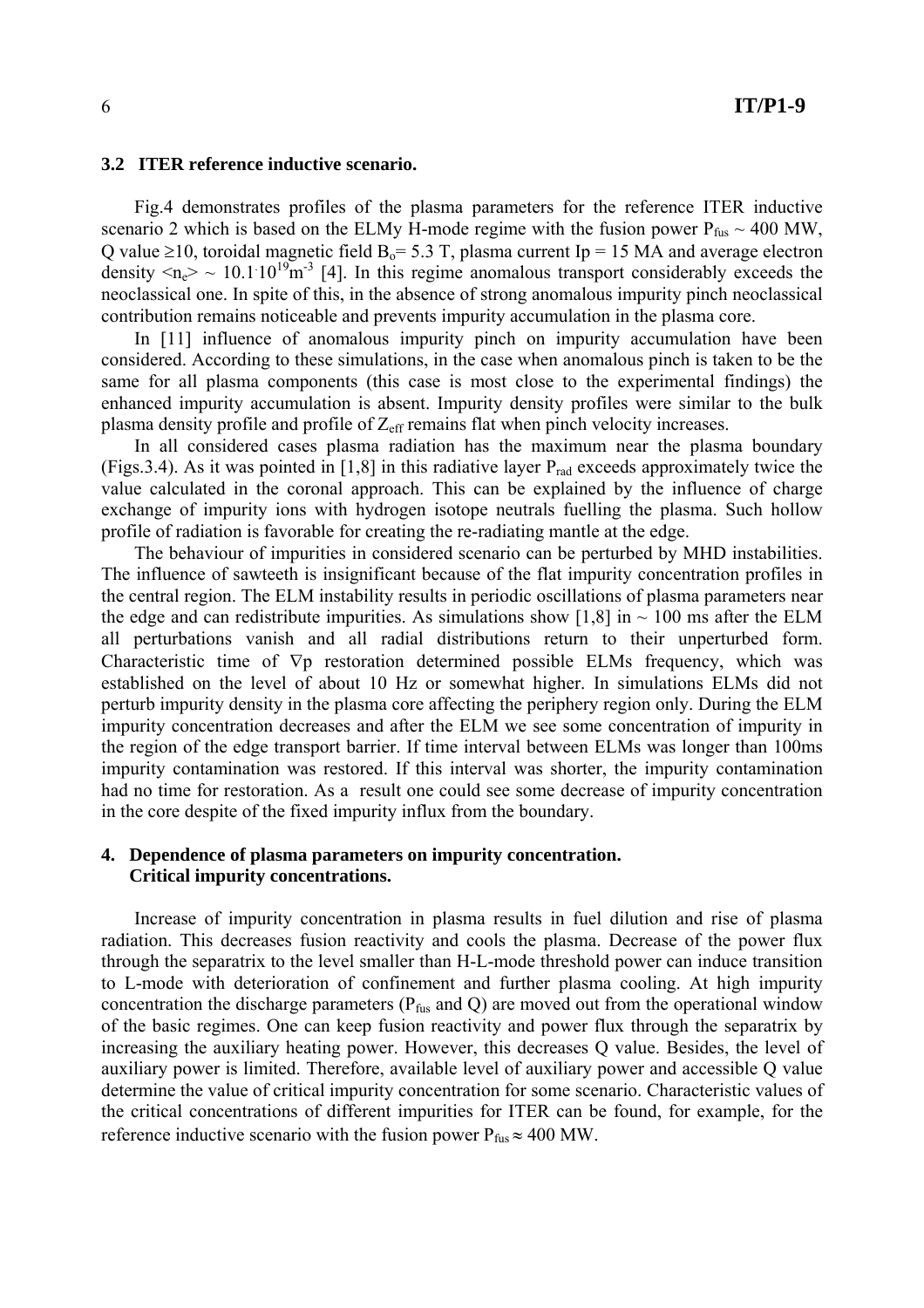Fig.5 demonstrates results of such calculations. Change of plasma radiation versus relative impurity concentrations is shown in the lower figure. Upper figure shows auxiliary heating powers necessary for keeping reference fusion power  $P_{fus} \approx 400 \text{ MW}$ . Corresponding Q values, power through the separatrix  $P_{loss}$  and relation of this power to the H-L transition threshold power are presented in the middle part of the figure. NBI power has been used as auxiliary heating power (using of other kinds of heating power at good electron-ion energy coupling gives similar values of parameters). Results for different impurities expected in ITER plasma are



 *versus impurities concentrations.*

presented. Black dashed lines which characterize level of critical concentrations are plotted for the maximum available  $P_{aux} = 130$  MW i.e.  $Q \approx 3$ . Results for other Paux limits can be obtained from this figure also. In the simulations the variation of different impurity concentrations was studied at the fixed helium pumping providing  $\tau_{He}/\tau_{E} = 3$ . While variation of the He concentration was produced in the modeling by changing its pumping speed in the absence of other impurities.

One can see that processes determining maximum concentrations of low-Z and high-Z impurities are slightly different. For example, in the case of tungsten the main effect is connected with the increase of radiation (influence of fuel dilution is smaller). In spite of the rise of auxiliary power, flux through the separatrix decreases and a danger of the reversed H-L transition increases together with achieving the limit in  $P_{\text{aux}}$ .

In the case of low-Z impurities  $(C, Be, He)$ fuel dilution is the dominant process. Radiation losses increase slower than necessary  $P_{\text{aux}}$ . That is why  $P_{loss}$  increases and danger of reversed H-L transition does not exist. In this case the level of critical concentrations is determined by the value of the available auxiliary power and Q value.

For an impurity with intermediate charge number as argon, increasing the level of  $P_{\text{aux}}$  is completely compensated by increasing the radiation power  $P_{rad}$  and change of  $P_{loss}$  is absent.

As a result, we obtain for critical concentrations of impurities the values: for tungsten  $\sim$ 0.013 %, for argon  $\sim$  0.4 %, for carbon  $\sim$  5 %, for beryllium  $\sim$  8 % and for helium  $\sim$  16 %.

Simulations show that in the absence of all impurities except for helium and at good He pumping (corresponding to  $\tau_{\alpha}/\tau_{E}$  < 2 or He concentration smaller than 1-2 %) one can achieve in ITER Q values higher than 100 in the inductive scenario with  $HH(y2) = 1$ .

Saturation of Q values on the level  $\sim$  50 even at a small content of other impurities is connected with helium contamination determined by the fixed pumping speed (corresponding to  $\tau_{\text{He}} / \tau_{\text{E}} = 3$ ).